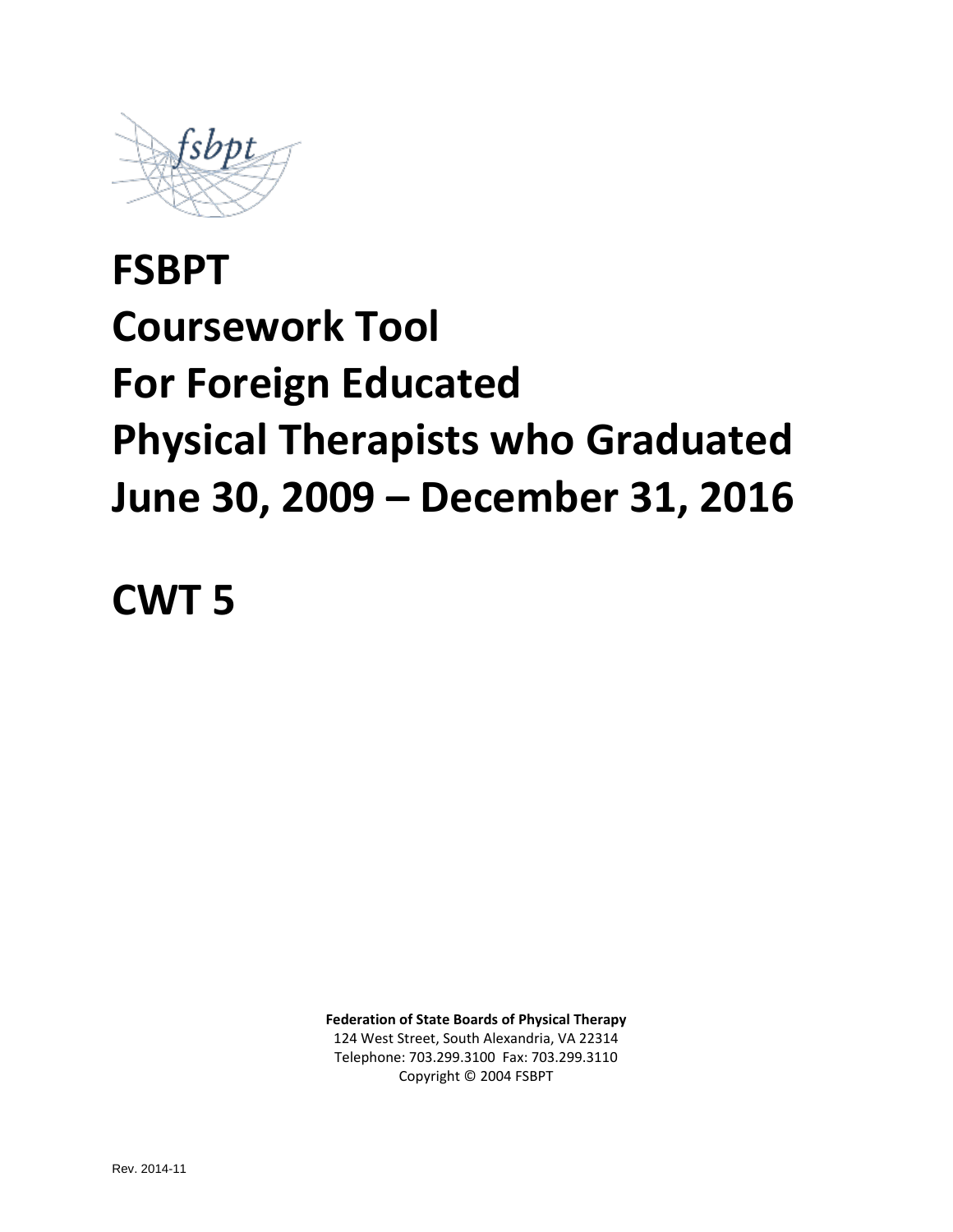# **COURSEWORK TOOL 5 TABLE OF CONTENTS**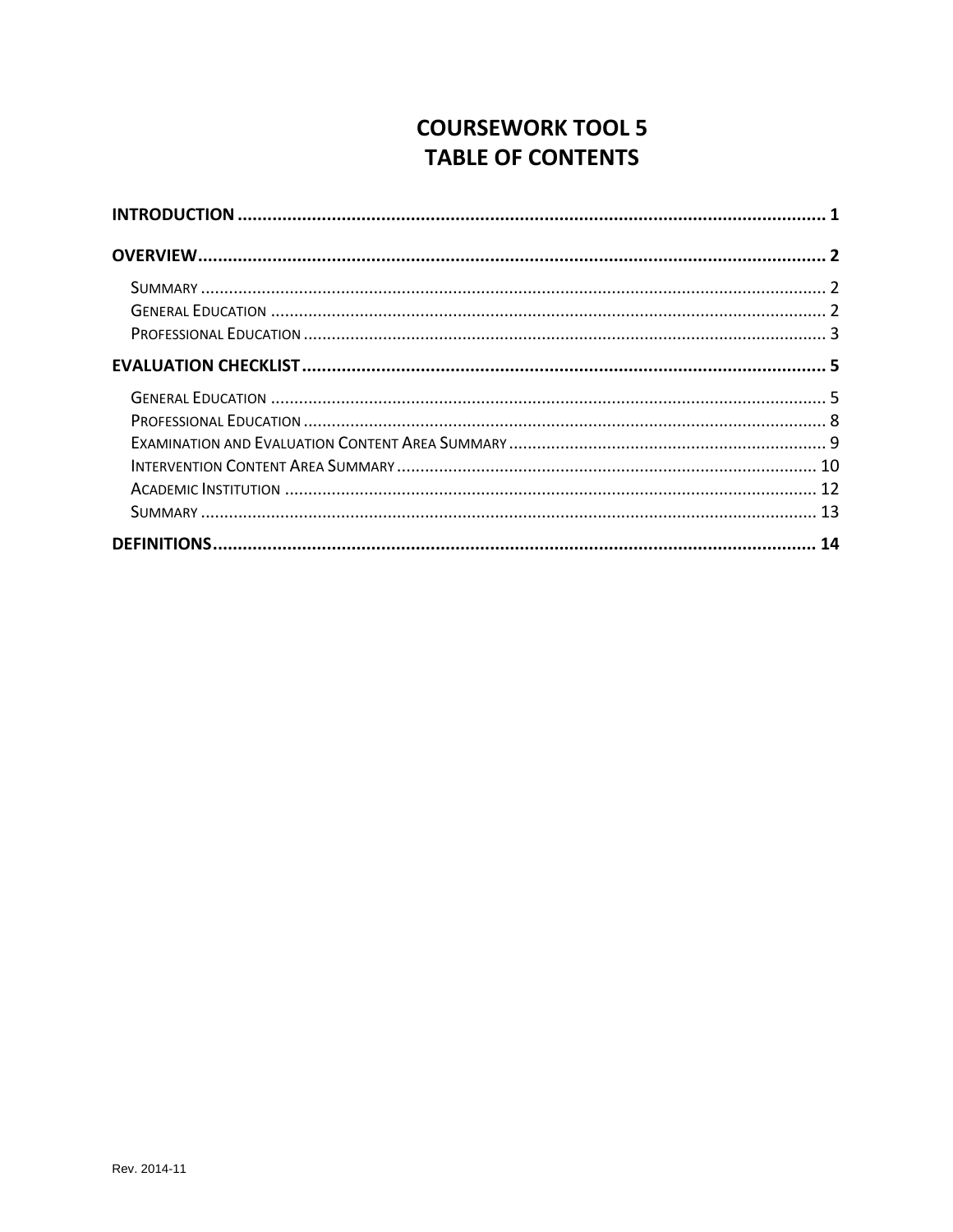# **INTRODUCTION**

<span id="page-2-0"></span>The Coursework Tools for Foreign Educated Physical Therapists (CWT) were developed by the Federation of State Boards of Physical Therapy (FSBPT) in response to the needs of its member jurisdictions for a standardized method to evaluate the educational equivalence of foreign educated physical therapists. Each CWT reflects the minimum general and professional educational requirements for substantial equivalence at the time of graduation with respect to a US first professional degree in physical therapy. Adoption of the tools would allow the same mobility of foreign educated physical therapists as that afforded to US educated graduates. Coursework Tools should not be interpreted as the sole determinant of an individual's educational preparation or competence to practice. CWT 5 is based upon the *Evaluative Criteria for Accreditation of Education Programs for the Preparation of Physical Therapists*, CAPTE, which will be implemented by FSBPT on July 1, 2009 through December 31, 2016.

The CWT that reflects current standards may be used to determine qualifications for prescreening certification for the United States Citizenship and Immigration Services (USCIS). They are also designed to be used by credentialing organizations and education programs. In addition, the CWTs may be used as a self-evaluation method to guide foreign educated physical therapists in comparing their education to US standards.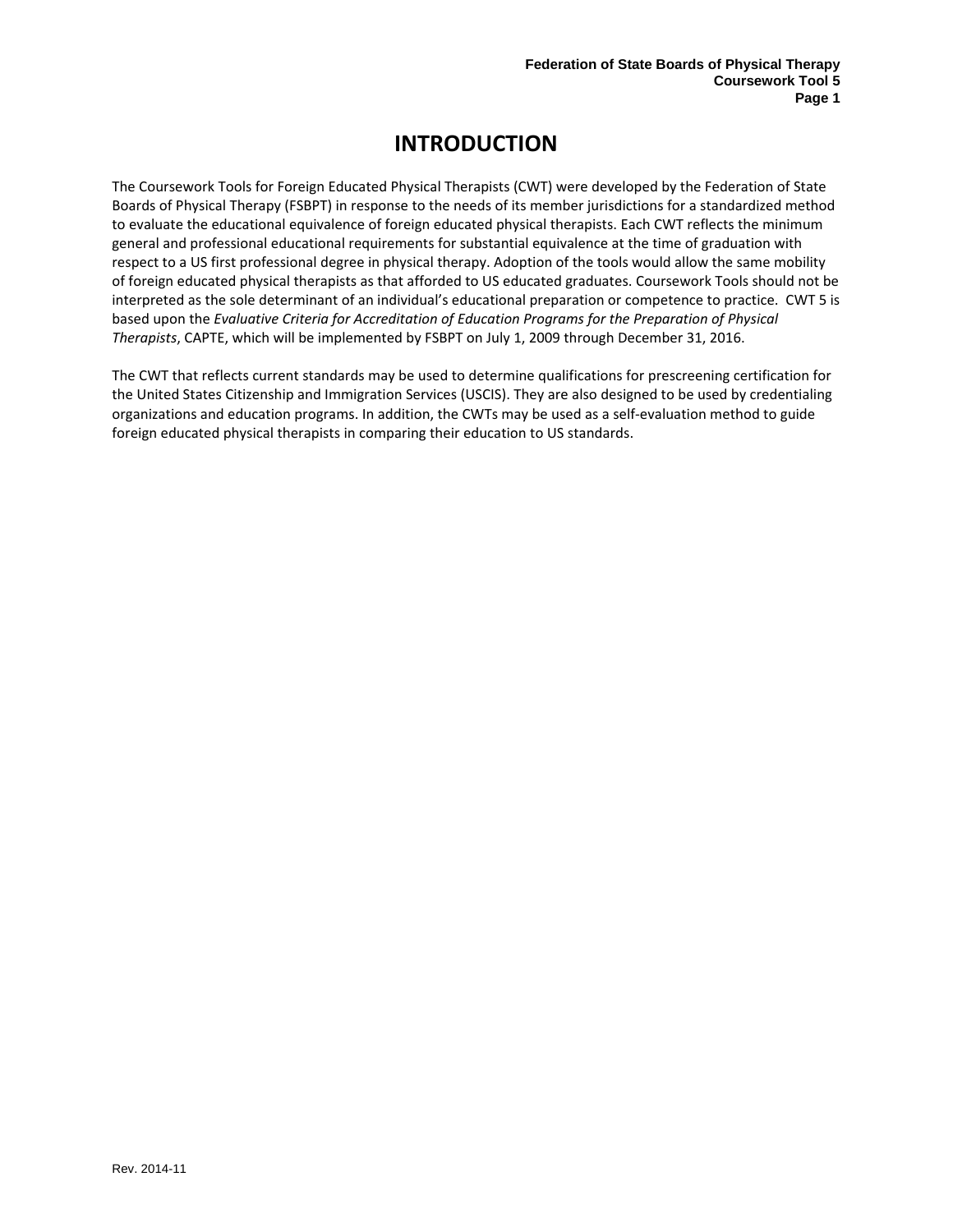# **OVERVIEW**

## **Summary**

<span id="page-3-1"></span><span id="page-3-0"></span>The applicant must meet the requirement of not less than 150 semester credit hours as a prerequisite. The minimum coursework requirements, in and of themselves, do not necessarily satisfy the requirements of the first professional degree. The applicant must have completed sufficient credit to satisfy the requirement for a postbaccalaureate degree. The applicant must also meet any jurisdiction-specific requirements.

## **General Education**

<span id="page-3-2"></span>General education in the areas of humanities, physical science, biological science, social science, behavioral science, and mathematics, must be identified. A minimum of a one-semester course must be successfully completed in each area of general education unless otherwise noted.

**Note**: Some jurisdictions may require a specific number of semester credits. The applicant must meet the specific requirements in the jurisdiction where they are seeking licensure.

#### **1. Humanities**

- a. English e. Literature
- b. English composition f. Art
- c. Speech or oral g. Music
- communication d. Foreign language (other than native language)

#### **2. Physical Science**

- a. Chemistry with laboratory (one course required) \*
- b. Physics with laboratory (one courses required) \*
- c. Geology
- d. Astronomy
- \* Two semesters preferred

#### **3. Biological Science**

- a. Biology e. Kinesiology
- b. Anatomy\* f. Neuroscience
- c. Physiology\* g. Genetics
- d. Zoology
- \* One year of anatomy & physiology preferred

#### **4. Social Science**

- a. History d. Economics b. Geography e. Political science
- c. Sociology f. Religion

Rev. 2014-11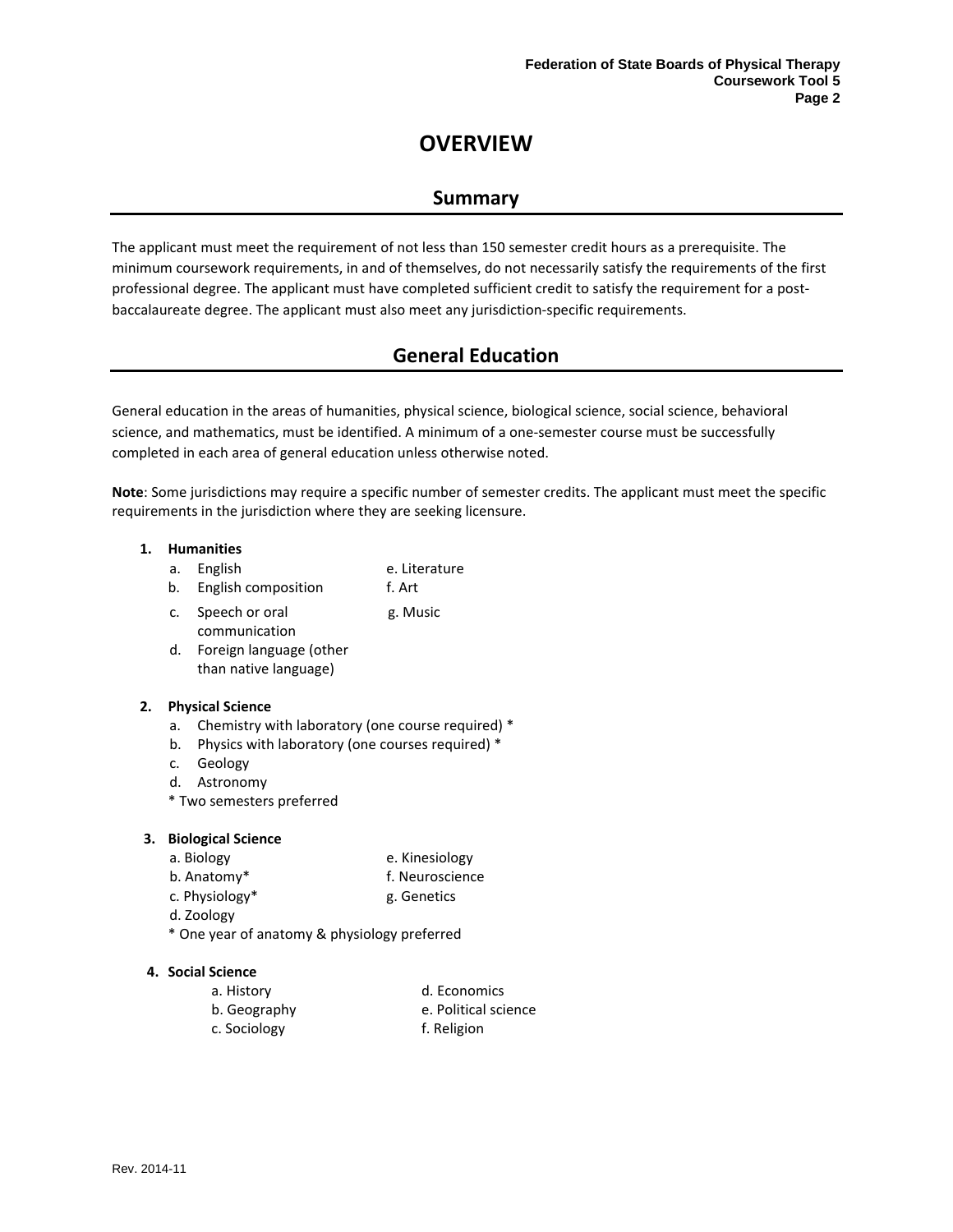#### **5. Behavioral Science**

|    | a. Psychology*     | c. Philosophy   |
|----|--------------------|-----------------|
|    | b. Anthropology    | d. Ethics       |
|    | * Required         |                 |
| 6. | <b>Mathematics</b> |                 |
|    | a. Statistics      | d. Calculus     |
|    | b. Algebra         | e. Trigonometry |
|    | c. Pre-calculus    | f. Geometry     |

## **Professional Education**

<span id="page-4-0"></span>Ninety semester credits shall be the minimum required in professional education.

#### **1. Basic Health Science**

Content is required in each topic listed (a through e) under basic health sciences**.**

- a. Human anatomy (specific to physical therapy)
- b. Human physiology (specific to physical therapy)
- c. Neuroscience
- d. Kinesiology or functional anatomy
- e. Pathology

#### **2. Medical and Clinical Science**

To prepare a competent physical therapist practitioner, the education must incorporate the essential elements of Examination, Evaluation, and Intervention. Therefore, educational coursework must contain all of the following:

- a. Clinical medicine pertinent to physical therapy. This must include but not be limited to:
	- 1. Neurology
	- 2. Orthopedics
	- 3. Pediatrics
	- 4. Geriatrics
	- 5. Cardiopulmonary
	- 6. Pharmacology
	- 7. General Medical/Surgical Metabolic Conditions
- b. Physical therapist coursework must include but not be limited to:

| 1. Integumentary System   | 3. Neuromuscular System   | 5. Metabolic Problems |
|---------------------------|---------------------------|-----------------------|
| a. Examination            | a. Examination            | a. Examination        |
| b. Evaluation             | b. Evaluation             | b. Evaluation         |
| 2. Musculoskeletal System | 4. Cardiopulmonary System |                       |
| a. Examination            | a. Examination            |                       |
| b. Evaluation             | b. Evaluation             |                       |

**Note**: Examination and evaluation content areas must be completed. See Examination and Evaluation Content Area Summary.

- c. Physical therapist coursework must include but is not limited to:
	- 1. Integumentary Interventions
	- 2. Musculoskeletal Interventions
	- 3. Neuromuscular Interventions
	- 4. Cardiopulmonary Interventions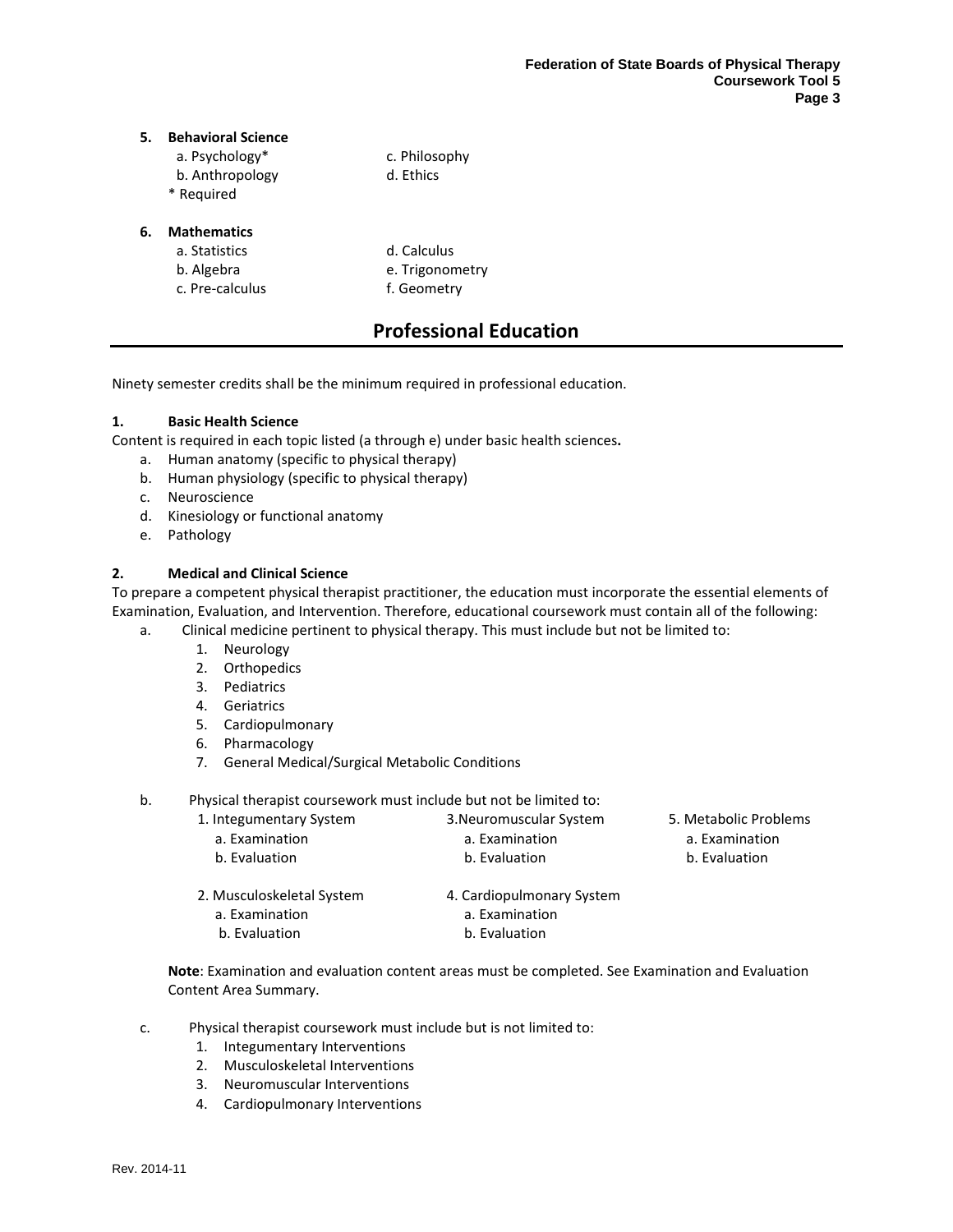**Note**: Intervention content areas must be completed. See Intervention Content Area Summary.

#### **3. Clinical Education**

Clinical education must include physical therapist-supervised application of physical therapy theory, examination, evaluation, and intervention. The applicant must have a minimum of two full-time clinical internships of no less than 800 hours total, which are supervised by a physical therapist. The maximum number of full time clinical education credits is 23.

#### **4. Related Professional Coursework**

Content is required in the following 12 areas:

| a. Professional behaviors                   | e. Educational techniques                                    | i. Psychosocial aspects in physical<br>therapy practice |
|---------------------------------------------|--------------------------------------------------------------|---------------------------------------------------------|
| b. Administration                           | f. Medical terminology                                       | j. Emergency procedures                                 |
| c. Community health                         | g. Communication (related to<br>client/patient care)         | k. Cultural competency                                  |
| d. Research and clinical decision<br>making | h. Legal and ethical aspects of<br>physical therapy practice | I. Consultation, screening and<br>delegation            |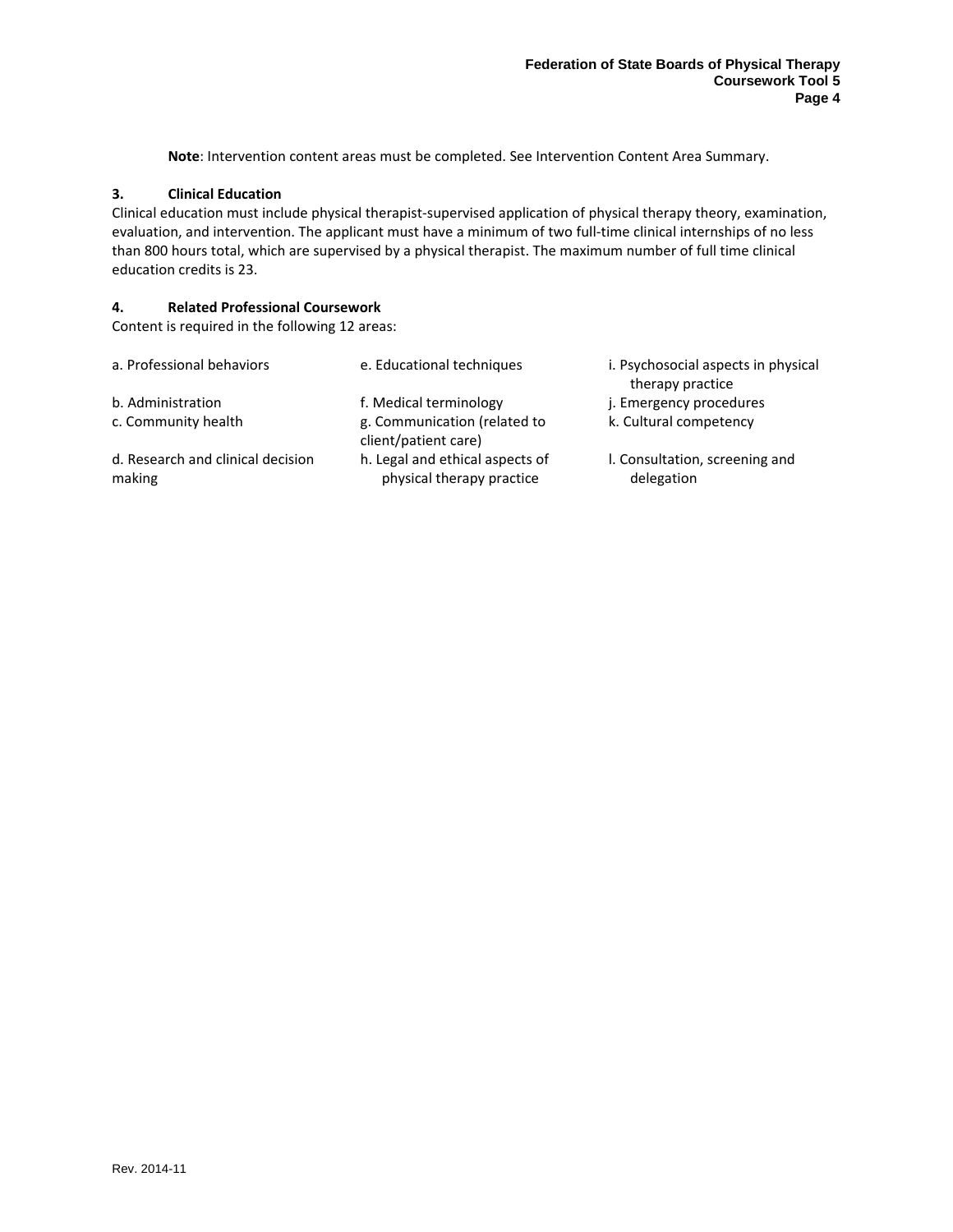# **EVALUATION CHECKLIST**

<span id="page-6-0"></span>

| Name:                                                                                                              | Date:    |
|--------------------------------------------------------------------------------------------------------------------|----------|
|                                                                                                                    |          |
| School:                                                                                                            | Country: |
|                                                                                                                    |          |
| Degree:                                                                                                            |          |
|                                                                                                                    |          |
| Reviewing Organization:                                                                                            |          |
|                                                                                                                    |          |
| Reviewer(s):                                                                                                       |          |
|                                                                                                                    |          |
| Signature of Issuing Organization's Authorized Representative:                                                     |          |
|                                                                                                                    |          |
|                                                                                                                    |          |
| Print Name and Title:                                                                                              |          |
| Note for Reviewing Organizations: Please affix official organization seal to each page of the Evaluation Checklist |          |

<span id="page-6-1"></span>**Note for Reviewing Organizations**: Please affix official organization seal to each page of the Evaluation Checklist for authentication purposes.

## **General Education**

| А.<br><b>HUMANITIES:</b><br>One course minimum         | <b>CREDIT HOURS</b> | <b>TRANSCRIPT REFERENCE</b> |
|--------------------------------------------------------|---------------------|-----------------------------|
| English*<br>1.                                         |                     |                             |
| 2.<br>English Composition*                             |                     |                             |
| Speech or Oral Communication<br>3.                     |                     |                             |
| Foreign Language (other than native<br>4.<br>language) |                     |                             |
| 5.<br>Literature                                       |                     |                             |
| 6.<br>Art                                              |                     |                             |
| 7.<br>Music                                            |                     |                             |
| 8.<br>Native Language                                  |                     |                             |
| 9.                                                     |                     |                             |

\*For rows 1 & 2, if no credit in English or English composition is provided, the licensing jurisdiction should require the applicant to demonstrate English proficiency.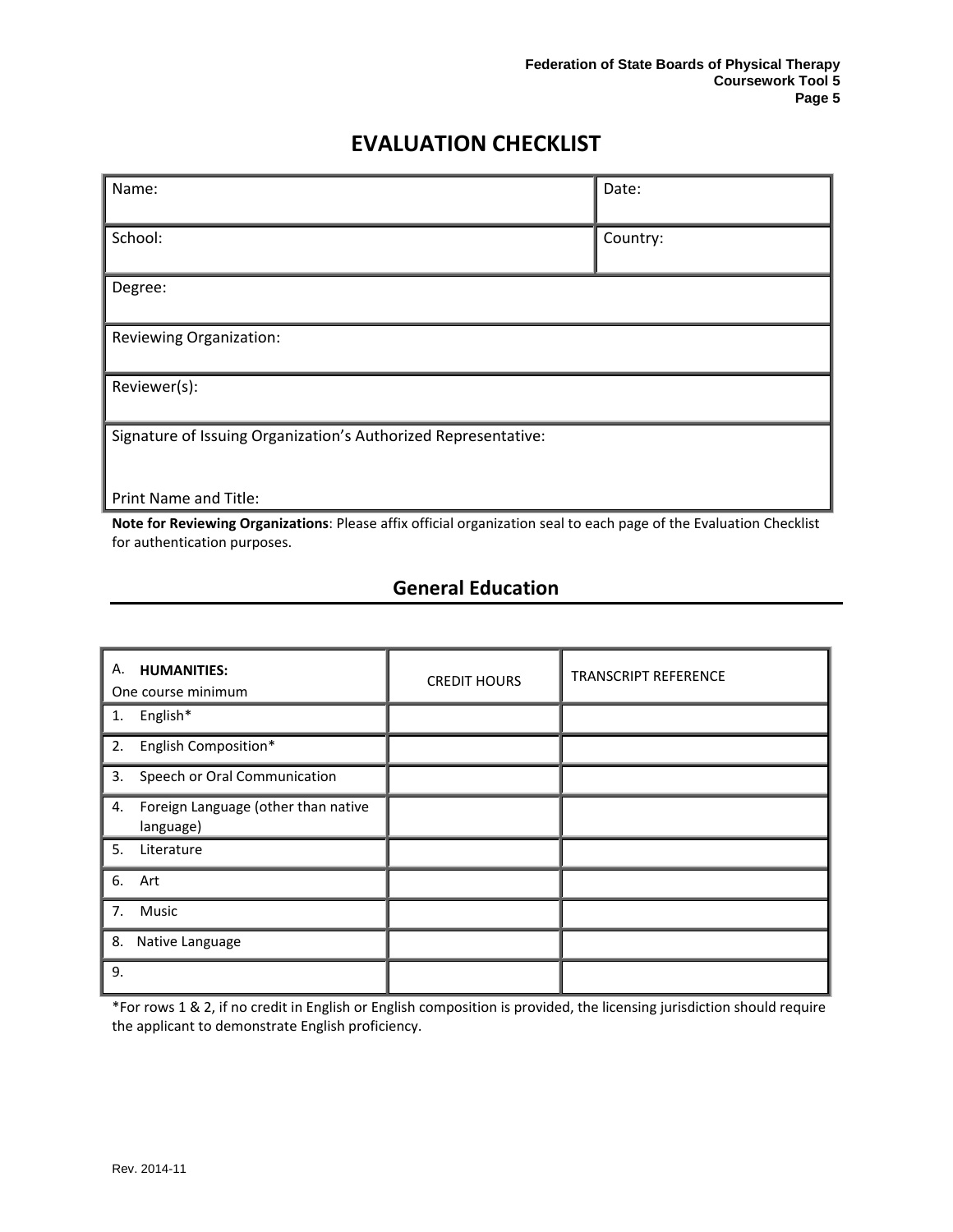| В.<br><b>PHYSICAL SCIENCE:</b><br>One semester course in chemistry with<br>laboratory and one semester course in<br>physics with laboratory are required. | <b>CREDIT HOURS</b> | <b>TRANSCRIPT REFERENCE</b> |
|-----------------------------------------------------------------------------------------------------------------------------------------------------------|---------------------|-----------------------------|
| Chemistry with laboratory (Course I)<br>1.                                                                                                                |                     |                             |
| 2.<br>Chemistry, with laboratory (Course<br>$   $ <sup>*</sup>                                                                                            |                     |                             |
| 3.<br>Physics with laboratory<br>(Course I)                                                                                                               |                     |                             |
| 4.<br>Physics with laboratory<br>(Course II)*                                                                                                             |                     |                             |
| 5.<br>Geology                                                                                                                                             |                     |                             |
| 6.<br>Astronomy                                                                                                                                           |                     |                             |
| 7.                                                                                                                                                        |                     |                             |
| 8.                                                                                                                                                        |                     |                             |

**\***One year of chemistry & physics preferred

| C. BIOLOGICAL SCIENCE:<br>One course minimum | <b>CREDIT HOURS</b> | <b>TRANSCRIPT REFERENCE</b> |
|----------------------------------------------|---------------------|-----------------------------|
| 1. Biology                                   |                     |                             |
| 2. Anatomy*                                  |                     |                             |
| 3. Physiology*                               |                     |                             |
| 4. Zoology                                   |                     |                             |
| 5. Kinesiology                               |                     |                             |
| 6. Neuroscience                              |                     |                             |
| 7. Genetics                                  |                     |                             |
| 8.                                           |                     |                             |
| 9.                                           |                     |                             |

\* One year of anatomy & physiology preferred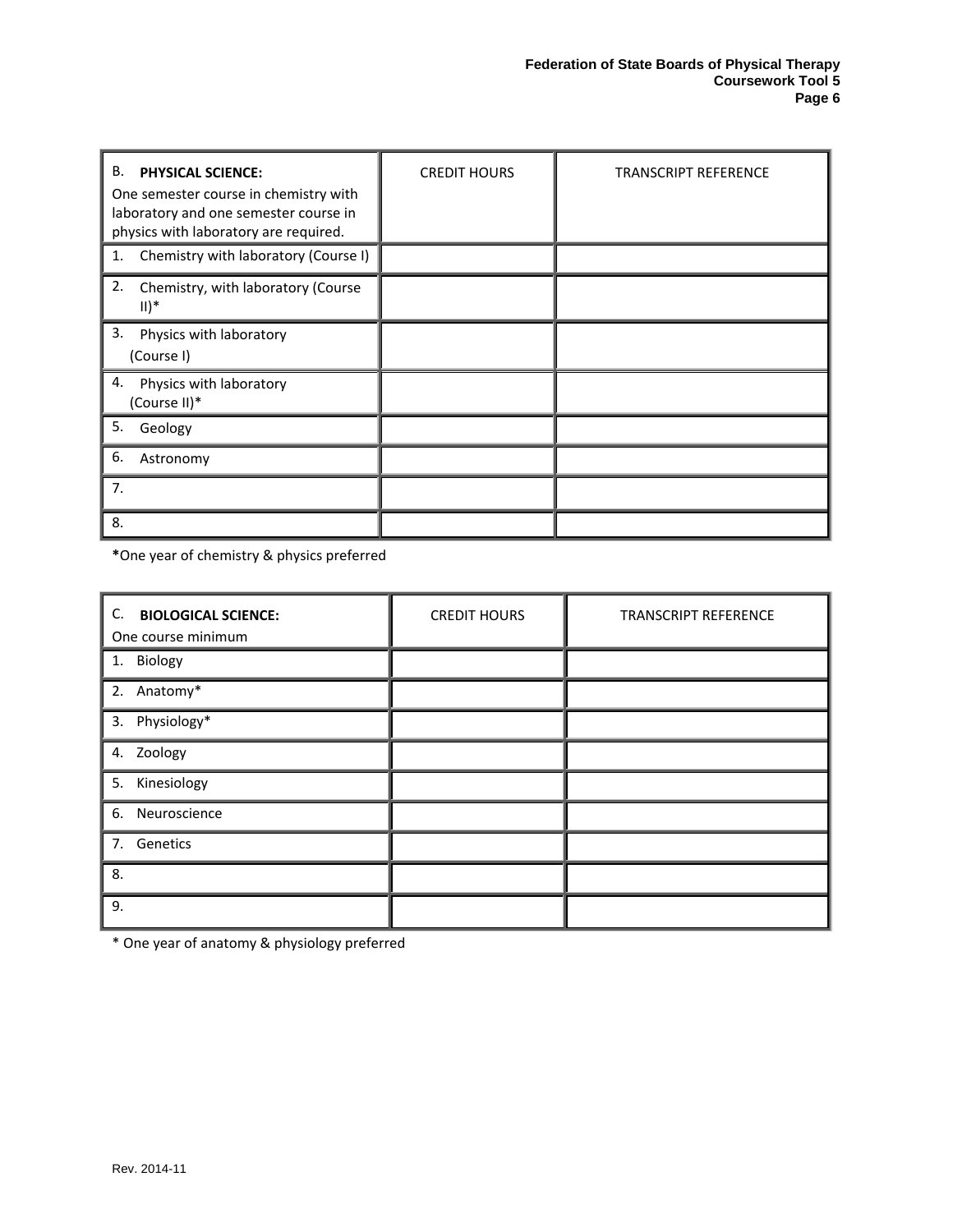| <b>D. SOCIAL SCIENCE:</b> | <b>CREDIT HOURS</b> | TRANSCRIPT REFERENCE |
|---------------------------|---------------------|----------------------|
| One course minimum        |                     |                      |
| 1. History                |                     |                      |
| 2. Geography              |                     |                      |
| 3. Sociology              |                     |                      |
| 4. Economics              |                     |                      |
| 5. Religion               |                     |                      |
| 6. Political Science      |                     |                      |
| 7.                        |                     |                      |
| 8.                        |                     |                      |

| E. BEHAVIORAL SCIENCE:<br>One course minimum | <b>CREDIT HOURS</b> | <b>TRANSCRIPT REFERENCE</b> |
|----------------------------------------------|---------------------|-----------------------------|
| 1. Psychology*                               |                     |                             |
| 2. Anthropology                              |                     |                             |
| 3. Philosophy                                |                     |                             |
| 4. Ethics                                    |                     |                             |
| 5.                                           |                     |                             |

**\***Required

| F.<br><b>MATHEMATICS:</b><br>One course minimum | <b>CREDIT HOURS</b> | <b>TRANSCRIPT REFERENCE</b> |
|-------------------------------------------------|---------------------|-----------------------------|
| 1. Statistics                                   |                     |                             |
| 2. Algebra                                      |                     |                             |
| 3. Pre-Calculus                                 |                     |                             |
| 4. Calculus                                     |                     |                             |
| 5. Trigonometry                                 |                     |                             |
| 6. Geometry                                     |                     |                             |
| 7.                                              |                     |                             |

**SUB-TOTAL GENERAL EDUCATION CREDITS: \_\_\_\_\_\_\_\_\_\_\_\_\_\_\_\_\_\_**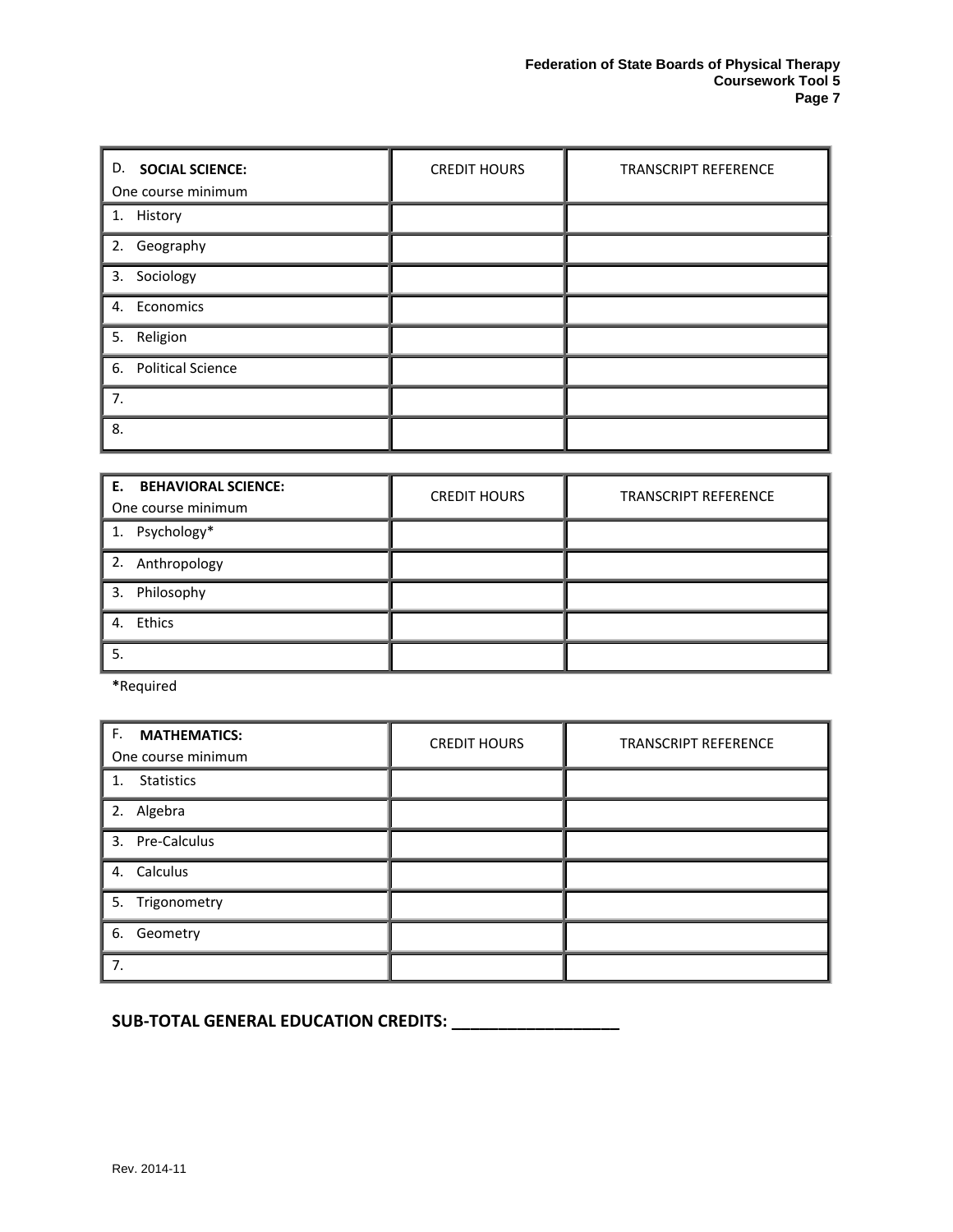## **Professional Education**

<span id="page-9-0"></span>

| A. BASIC HEALTH SCIENCE:<br>Must include but not limited<br>to areas $1 - 5$ . | <b>CREDIT</b><br><b>HOURS</b> | <b>TRANSCRIPT</b><br><b>REFERENCE</b> | <b>JUSTIFICATION</b> |
|--------------------------------------------------------------------------------|-------------------------------|---------------------------------------|----------------------|
| Human Anatomy (Specific<br>1.<br>to physical therapy)                          |                               |                                       |                      |
| 2.<br>Human Physiology<br>(Specific to physical<br>therapy)                    |                               |                                       |                      |
| 3 <sub>1</sub><br>Neuroscience<br>(Neuroanatomy/<br>Neurophysiology)           |                               |                                       |                      |
| Kinesiology or Functional<br>4.<br>Anatomy                                     |                               |                                       |                      |
| 5.<br>Pathology                                                                |                               |                                       |                      |
| 6.                                                                             |                               |                                       |                      |
| 7.                                                                             |                               |                                       |                      |

A minimum of 90 semester credits is required in this area.

| <b>B.</b><br><b>MEDICAL SCIENCE:</b><br>Clinical medicine pertinent to<br>physical therapy.<br>Must include but not limited<br>to areas $1 - 7$ . | <b>CREDIT</b><br><b>HOURS</b> | <b>TRANSCRIPT</b><br><b>REFERENCE</b> | <b>JUSTIFICATION</b> |
|---------------------------------------------------------------------------------------------------------------------------------------------------|-------------------------------|---------------------------------------|----------------------|
| Neurology<br>1.                                                                                                                                   |                               |                                       |                      |
| 2.<br>Orthopedics                                                                                                                                 |                               |                                       |                      |
| 3.<br>Pediatrics                                                                                                                                  |                               |                                       |                      |
| 4.<br>Geriatrics                                                                                                                                  |                               |                                       |                      |
| Cardiopulmonary<br>5.                                                                                                                             |                               |                                       |                      |
| 6.<br>Pharmacology                                                                                                                                |                               |                                       |                      |
| 7.<br><b>General Medical/Surgical</b><br><b>Metabolic Conditions</b>                                                                              |                               |                                       |                      |
| 8.                                                                                                                                                |                               |                                       |                      |
| 9.                                                                                                                                                |                               |                                       |                      |
| 10.                                                                                                                                               |                               |                                       |                      |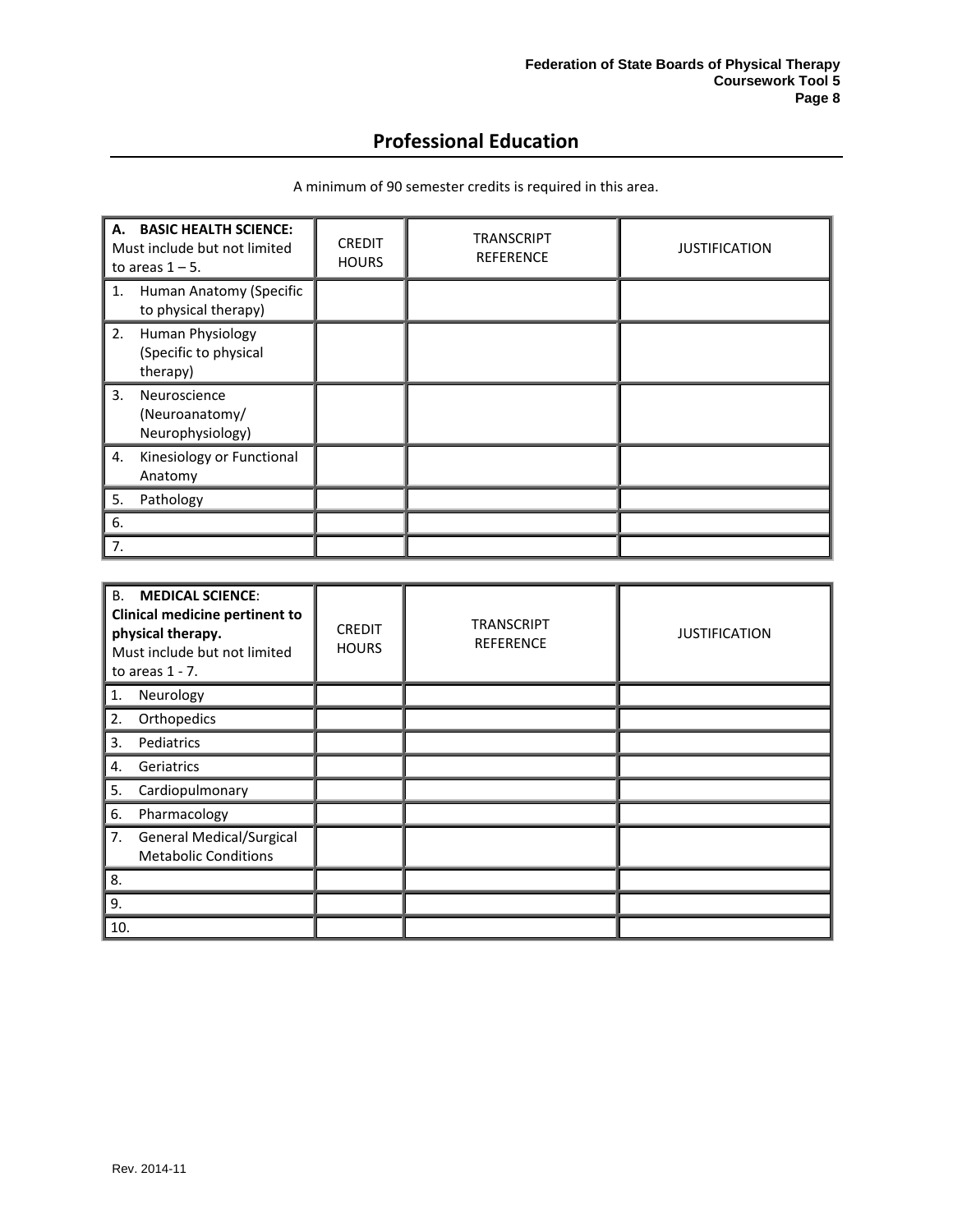| $C_{\cdot}$<br><b>CLINICAL SCIENCE:</b><br><b>Examination &amp; Evaluation</b><br>Must include but not limited to<br>areas $1a - 5b$ . | <b>CREDIT HOURS</b> | <b>TRANSCRIPT REFERENCE</b> | <b>JUSTIFICATION</b> |
|----------------------------------------------------------------------------------------------------------------------------------------|---------------------|-----------------------------|----------------------|
| <b>Integumentary System</b><br>1.                                                                                                      |                     |                             |                      |
| Examination<br>a.                                                                                                                      |                     |                             |                      |
| Evaluation<br>b.                                                                                                                       |                     |                             |                      |
| 2.<br>Musculoskeletal System                                                                                                           |                     |                             |                      |
| Examination<br>a.                                                                                                                      |                     |                             |                      |
| Evaluation<br>b.                                                                                                                       |                     |                             |                      |
| 3.<br>Neuromuscular System                                                                                                             |                     |                             |                      |
| Examination<br>a.                                                                                                                      |                     |                             |                      |
| Evaluation<br>b.                                                                                                                       |                     |                             |                      |
| Cardiopulmonary System<br>4.                                                                                                           |                     |                             |                      |
| Examination<br>a.                                                                                                                      |                     |                             |                      |
| Evaluation<br>b.                                                                                                                       |                     |                             |                      |
| 5.<br><b>Metabolic Problems</b>                                                                                                        |                     |                             |                      |
| a. Examination                                                                                                                         |                     |                             |                      |
| b. Evaluation                                                                                                                          |                     |                             |                      |

# **Examination and Evaluation Content Area Summary**

<span id="page-10-0"></span>

| Within the credit hours assigned in Clinical Science: Examination<br>& Evaluation above, indicate on the examination and evaluation<br>content area summary below, content for which you found<br>evidence for items 1 - 23. | Present = $\sqrt{ }$<br>Absent = $\phi$ | <b>Transcript Reference</b> |
|------------------------------------------------------------------------------------------------------------------------------------------------------------------------------------------------------------------------------|-----------------------------------------|-----------------------------|
| Aerobic capacity<br>1.                                                                                                                                                                                                       |                                         |                             |
| 2.<br>Anthropometric characteristics                                                                                                                                                                                         |                                         |                             |
| 3.<br>Arousal, mentation, and cognition                                                                                                                                                                                      |                                         |                             |
| Assistive and adaptive devices<br>4.                                                                                                                                                                                         |                                         |                             |
| 5.<br>Community and work (job, school, or play) reintegration                                                                                                                                                                |                                         |                             |
| 6.<br>Cranial nerve integrity                                                                                                                                                                                                |                                         |                             |
| 7.<br>Environmental, home, and work barriers                                                                                                                                                                                 |                                         |                             |
| 8.<br>Ergonomics and body mechanics                                                                                                                                                                                          |                                         |                             |
| Gait, assisted locomotion, and balance<br>9.                                                                                                                                                                                 |                                         |                             |
| 10. Integumentary integrity                                                                                                                                                                                                  |                                         |                             |
| 11. Joint integrity and mobility                                                                                                                                                                                             |                                         |                             |
| 12. Motor function                                                                                                                                                                                                           |                                         |                             |
| 13. Muscle performance (including strength, power, and<br>endurance)                                                                                                                                                         |                                         |                             |
| 14. Neuromotor development and sensory integration                                                                                                                                                                           |                                         |                             |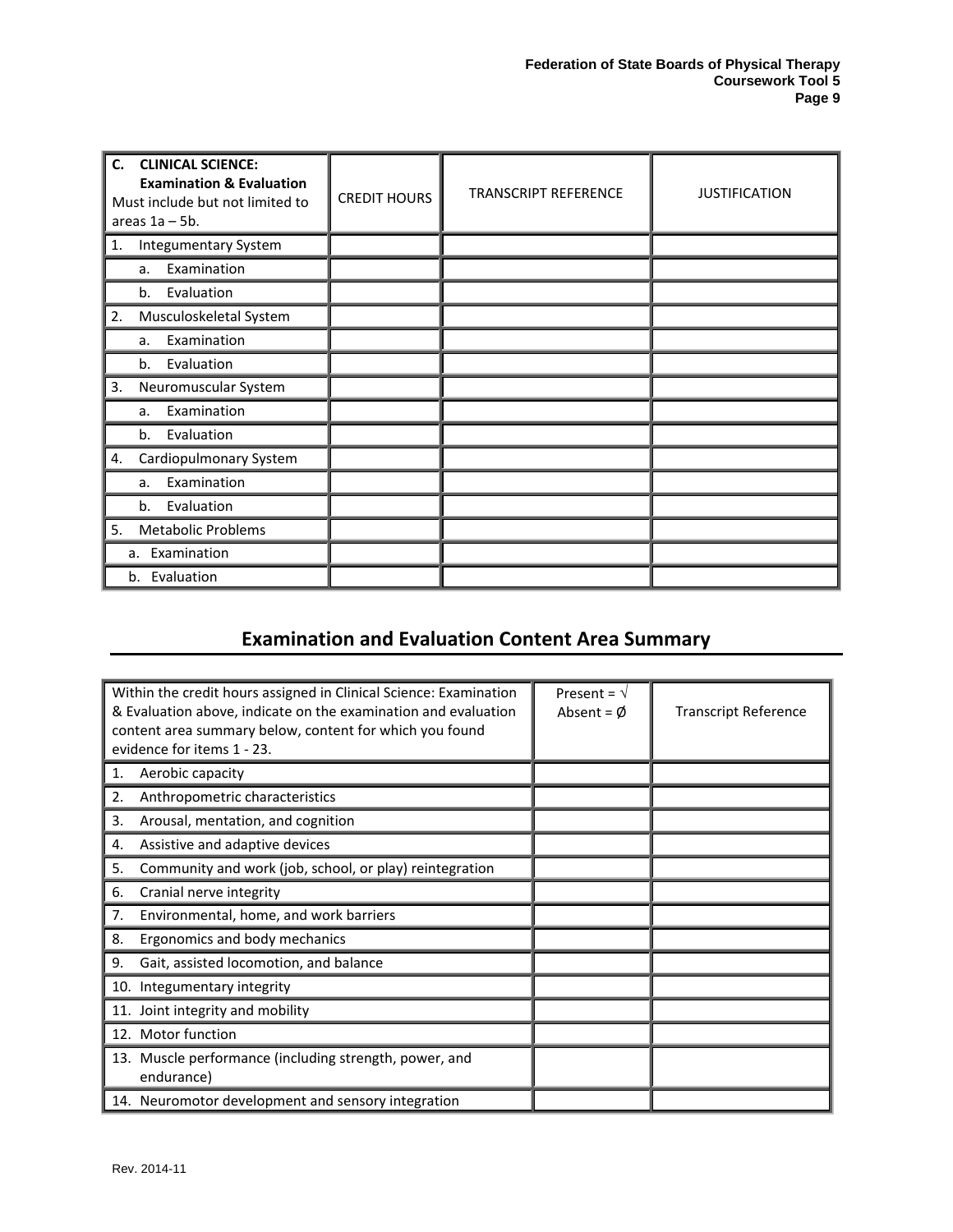| Within the credit hours assigned in Clinical Science: Examination<br>& Evaluation above, indicate on the examination and evaluation<br>content area summary below, content for which you found<br>evidence for items 1 - 23. | Present = $\sqrt{ }$<br>Absent = $\emptyset$ | <b>Transcript Reference</b> |
|------------------------------------------------------------------------------------------------------------------------------------------------------------------------------------------------------------------------------|----------------------------------------------|-----------------------------|
| 15. Orthotic, protective and supportive devices                                                                                                                                                                              |                                              |                             |
| 16. Pain                                                                                                                                                                                                                     |                                              |                             |
| 17. Posture                                                                                                                                                                                                                  |                                              |                             |
| 18. Prosthetic requirements                                                                                                                                                                                                  |                                              |                             |
| 19. Range of motion                                                                                                                                                                                                          |                                              |                             |
| 20. Reflex integrity                                                                                                                                                                                                         |                                              |                             |
| 21. Self-care and home management (including activities of<br>daily living and instrumental activities of daily living)                                                                                                      |                                              |                             |
| 22. Sensory integration (including proprioception and<br>kinesthesia)                                                                                                                                                        |                                              |                             |
| 23. Ventilation, respiration, and circulation                                                                                                                                                                                |                                              |                             |
| 24.                                                                                                                                                                                                                          |                                              |                             |
| 25.                                                                                                                                                                                                                          |                                              |                             |

Adapted from *Evaluative Criteria for Accreditation of Education Programs for the Preparation of Physical Therapists*. Commission on Accreditation in Physical Therapy Education; 1996; p. 29.

| <b>D. CLINICAL SCIENCE:</b><br><b>Interventions</b><br>Must include but not limited to<br>areas $1 - 4$ . | <b>CREDIT</b><br><b>HOURS</b> | <b>TRANSCRIPT</b><br><b>REFERENCE</b> | <b>JUSTIFICATION</b> |
|-----------------------------------------------------------------------------------------------------------|-------------------------------|---------------------------------------|----------------------|
| Integumentary Interventions<br>1.                                                                         |                               |                                       |                      |
| Musculoskeletal Interventions<br>2.                                                                       |                               |                                       |                      |
| 3.<br>Neuromuscular Interventions                                                                         |                               |                                       |                      |
| Cardiopulmonary Interventions<br>4.                                                                       |                               |                                       |                      |
| Physical Agents /<br>5.<br>Electrotherapy                                                                 |                               |                                       |                      |
| 6.                                                                                                        |                               |                                       |                      |

## **Intervention Content Area Summary**

<span id="page-11-0"></span>

|                                     | Within the credit hours assigned in Clinical Science: Interventions above,<br>indicate on the intervention content area summary below, content for<br>which you found evidence for items 1-10. | Present = $\sqrt{ }$<br>Absent = $\phi$ | <b>Transcript Reference</b> |
|-------------------------------------|------------------------------------------------------------------------------------------------------------------------------------------------------------------------------------------------|-----------------------------------------|-----------------------------|
|                                     | Airway clearance techniques                                                                                                                                                                    |                                         |                             |
| 2.                                  | Debridement and wound care                                                                                                                                                                     |                                         |                             |
| Electrotherapeutic modalities<br>3. |                                                                                                                                                                                                |                                         |                             |
| 4.                                  | Functional training in community and work (job, school, or<br>play) reintegration (including instrumental activities of daily<br>living, work hardening, and work conditioning)                |                                         |                             |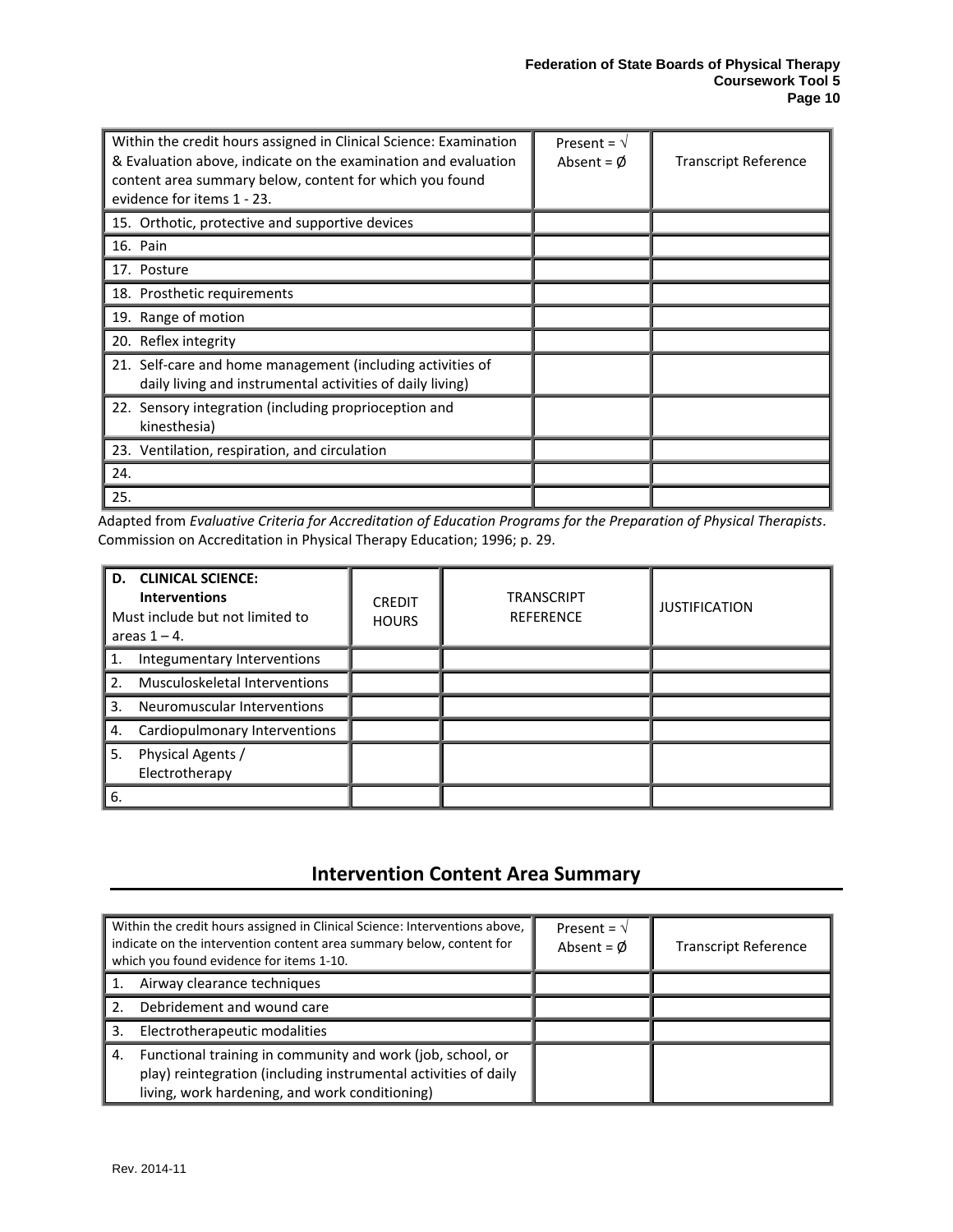| 5.  | Functional training in self-care and home management<br>(including activities of daily living and instrumental activities<br>of daily living)                   |  |
|-----|-----------------------------------------------------------------------------------------------------------------------------------------------------------------|--|
| 6.  | Manual therapy techniques                                                                                                                                       |  |
| 7.  | Patient-related instruction                                                                                                                                     |  |
| 8.  | Physical agents and mechanical modalities                                                                                                                       |  |
| 9.  | Prescription, application, and as appropriate, fabrication of<br>assistive, adaptive, orthotic, protective, supportive, and<br>prosthetic devices and equipment |  |
|     | 10. Therapeutic exercise (including aerobic conditioning)                                                                                                       |  |
| 11. |                                                                                                                                                                 |  |
| 12. |                                                                                                                                                                 |  |

Adapted from *Evaluative Criteria for Accreditation of Education Programs for the Preparation of Physical Therapists.* Commission on Accreditation in Physical Therapy Education; 1996; p. 30.

| <b>CLINICAL EDUCATION</b>                      | <b>CREDIT</b><br>HOURS <sup>*</sup> | <b>TRANSCRIPT REFERENCE</b> | <b>JUSTIFICATION</b> |
|------------------------------------------------|-------------------------------------|-----------------------------|----------------------|
| Two Clinical Internships,<br>l total 800 hours |                                     |                             |                      |

**Note**: Clinical education must include physical therapist-supervised application of physical therapy theory, examination, evaluation, and intervention. The applicant must have a minimum of two full-time clinical internships of no less than 800 hours total that are supervised by a physical therapist.

*\**Maximum number of full time clinical education credits is 23.

| <b>F. RELATED</b><br><b>PROFESSIONAL</b><br><b>COURSEWORK:</b><br>Must include but not<br>limited to areas $1 - 12$ . | <b>CREDIT</b><br><b>HOURS</b> | <b>TRANSCRIPT</b><br><b>REFERENCE</b> | <b>JUSTIFICATION</b> |
|-----------------------------------------------------------------------------------------------------------------------|-------------------------------|---------------------------------------|----------------------|
| 1. Professional Behaviors                                                                                             |                               |                                       |                      |
| 2. Administration                                                                                                     |                               |                                       |                      |
| 3. Community Health                                                                                                   |                               |                                       |                      |
| 4. Research and Clinical<br><b>Decision Making</b>                                                                    |                               |                                       |                      |
| 5. Educational<br>Techniques                                                                                          |                               |                                       |                      |
| 6. Medical Terminology                                                                                                |                               |                                       |                      |
| 7. Communication<br>(related to<br>client/patient care)                                                               |                               |                                       |                      |
| 8. Legal and Ethical<br>Aspects of Physical<br>Therapy practice                                                       |                               |                                       |                      |
| 9. Psychosocial Aspects<br>in Physical Therapy                                                                        |                               |                                       |                      |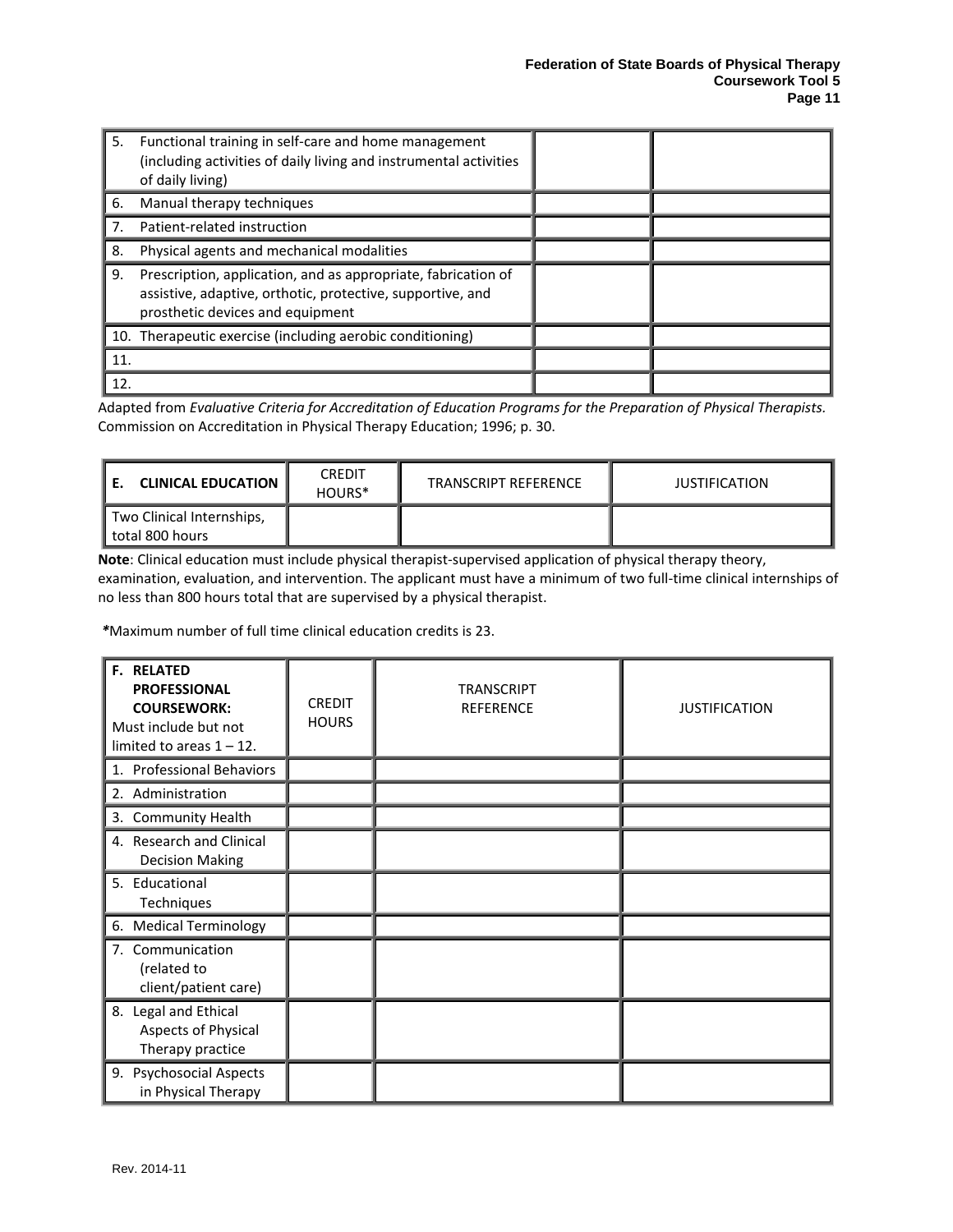| Practice                                       |  |  |
|------------------------------------------------|--|--|
| 10. Emergency Procedures                       |  |  |
| 11. Cultural Competency                        |  |  |
| 12. Consultation,<br>Screening &<br>Delegation |  |  |

### **SUB-TOTAL PROFESSIONAL EDUCATION CREDITS: \_\_\_\_\_\_\_\_\_\_\_\_\_\_\_\_\_\_**

<span id="page-13-0"></span>**(90 minimum)**

## **Academic Institution**

|    | Describe the academic level of the educational program and the institution within the context of the country's<br>educational system: |
|----|---------------------------------------------------------------------------------------------------------------------------------------|
|    |                                                                                                                                       |
|    |                                                                                                                                       |
|    |                                                                                                                                       |
|    |                                                                                                                                       |
| 1. | Status (recognition/accreditation) within the country's educational system:                                                           |
|    |                                                                                                                                       |
|    |                                                                                                                                       |
|    |                                                                                                                                       |
|    |                                                                                                                                       |
| 2. | Entry requirements (secondary education):                                                                                             |
|    |                                                                                                                                       |
|    |                                                                                                                                       |
|    |                                                                                                                                       |
|    |                                                                                                                                       |
|    |                                                                                                                                       |
| 3. | Degree equivalence (Baccalaureate, Post - Baccalaureate etc.):                                                                        |
|    |                                                                                                                                       |
|    |                                                                                                                                       |
|    |                                                                                                                                       |
|    |                                                                                                                                       |
| 4. | Other (CAPTE accreditation, etc.):                                                                                                    |
|    |                                                                                                                                       |
|    |                                                                                                                                       |
|    |                                                                                                                                       |
|    |                                                                                                                                       |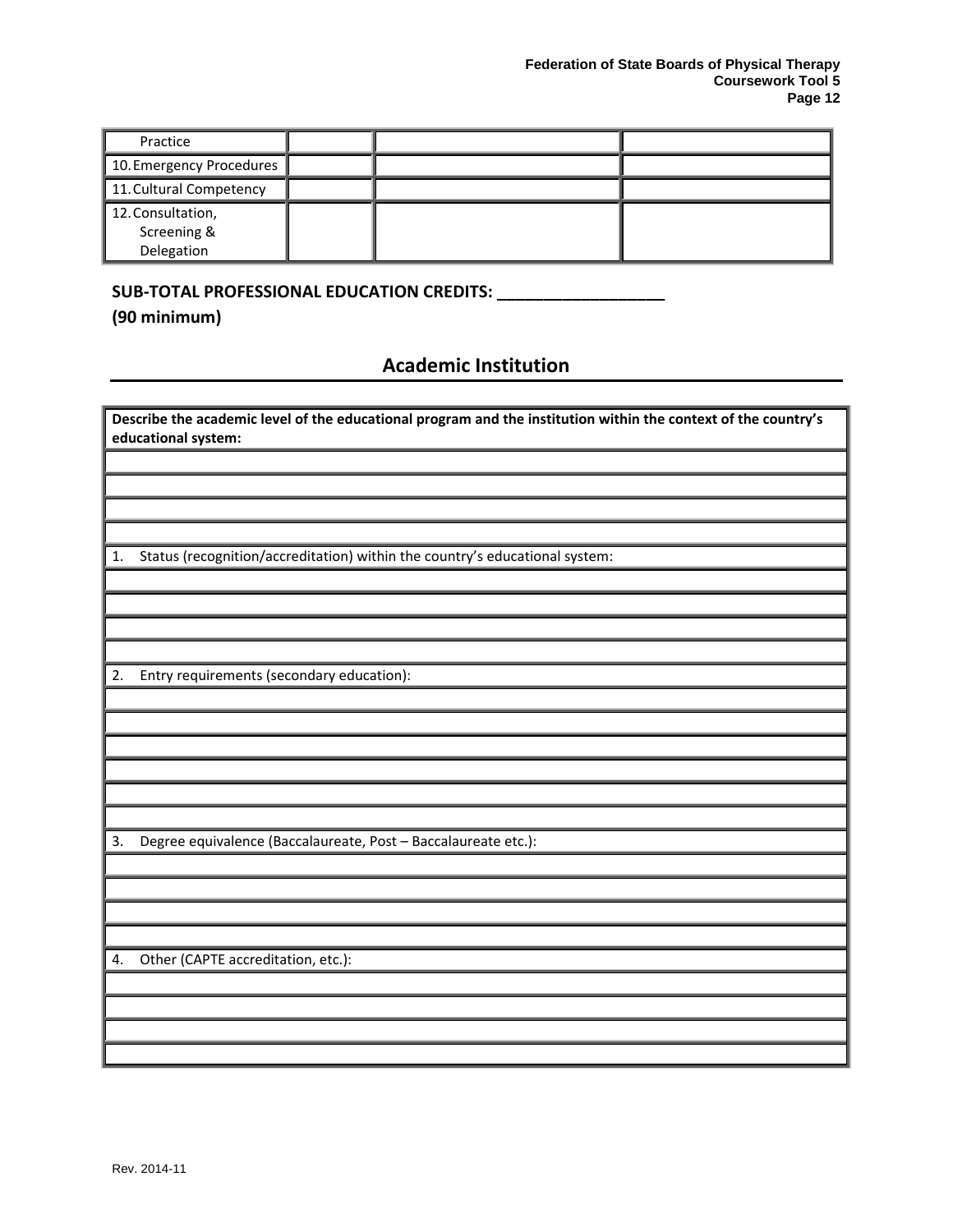## **Summary**

<span id="page-14-0"></span>

| <b>Total General Education Credits:</b>            |  |
|----------------------------------------------------|--|
|                                                    |  |
| Total Professional Education Credits (90 Minimum): |  |
|                                                    |  |
| Total Credits (150 Minimum)                        |  |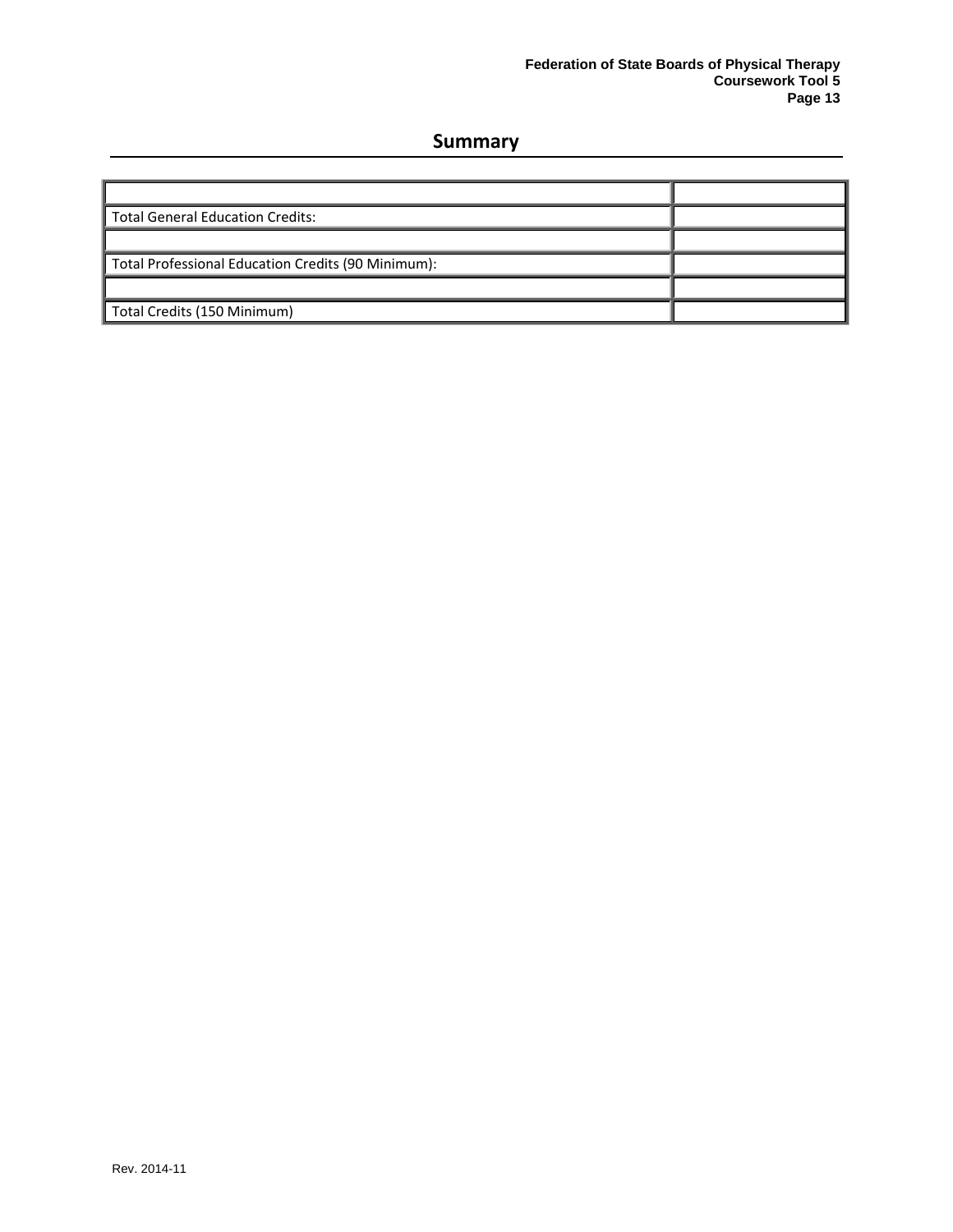# **DEFINITIONS**

<span id="page-15-0"></span>**Adequate**: Coursework satisfies the requirement that the level of complexity and scope of the content in a course or courses meets established standards necessary for the entry-level degree.

**Clinical Education**: That portion of a physical therapy program that is conducted in the healthcare environment rather than the academic environment. (*A Normative Model of Physical Therapist Professional Education: Version 2004: p. 159)* 

**Clinical Sciences**: Content includes both diseases that require direct intervention of a physical therapist for management and diseases that affect conditions being managed by physical therapists across systems. (*A Normative Model of Physical Therapist Professional Education: Version 2004; p. 159)*

**Clock Hour**: Fifty to sixty minutes or as determined by the policy of the institution.

**Comments:** Validation of transcript references. Identifies specific location within official institutional records where content area(s) may be found. These references may be in the form of educational objectives, listing of course content, course syllabi, test questions or other curricular documents.

**Content Area**: Component competencies as designated by the *Evaluative Criteria for Accreditation of Educational Programs for the Preparation of Physical Therapists* (Adopted January 2006; Effective July 1, 2009).

**Course:** A series of study which is taught at the post secondary level, which results in an official transcript of record with assigned grade, a course description and syllabus, and credit that can be verified by the institution. Credit is either assigned by a semester of 15 weeks, plus an exam week, or is converted to semester hours based on 16 weeks of study.

**Credit Hour**: A semester credit hour must include at a minimum: 15 hours of lecture, or 30 hours of laboratory, or 48 hours of clinical education.

**Evaluation**: A dynamic process in which the physical therapist makes clinical judgments gathered during the examination (*Guide to Physical Therapist Practice Rev. Second Edition*, 2003, APTA).

**Examination**: A comprehensive and specific testing process performed by a physical therapist that leads to diagnostic classification or, as appropriate, to a referral to another practitioner. The Examination has three components: the patient/client history, the systems reviews, and tests and measures. (*Guide to Physical Therapist Practice Rev. Second Edition, APTA,* 2003).

**Foundational Sciences**: Essential content that contributes to the development and understanding of physical therapy to include sciences that can be described as *basic* and *applied* and as *biological*, *physical*, and *behavioral*.(*A Normative Model of Physical Therapist Professional Education: Version 2004, p. 162)*

**General Education:** General Education constitutes all non-physical therapy education completed, provided these courses were taken at the college level from a recognized educational program. These courses, both preprofessional and post-professional education, may be used to fulfill the core course requirements